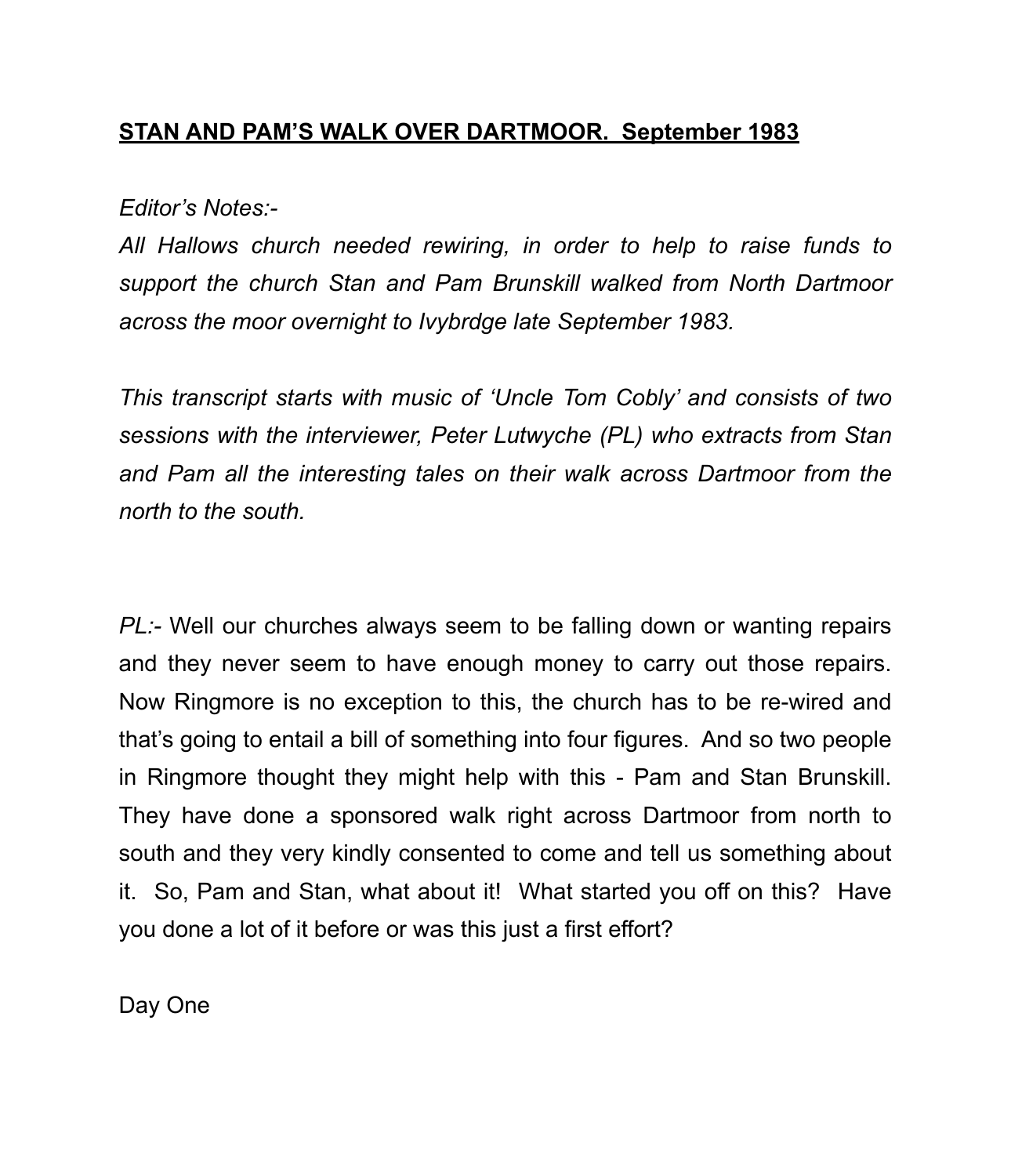*Stan and Pam:* Well we've never done such a long walk before, but of course we love Dartmoor and we get on there as much as we can - which is not often enough. But we've had the idea that we would like to do this walk for a long time now, with the idea that we would camp on the moor. In fact, we didn't do this because we felt it was a little bit too late in the year. It's quite a good time to go walking on the moor but we felt it might be rather cold at night which was why we decided against camping this time. We also took into consideration the fact that our knapsacks would have been quite heavy with the tent and sleeping bags etc. Additionally I *(Pam)*  was recovering from an operation, and Stan has back trouble as well, so in the end we decided on having bed and breakfast at Two Bridges at the end of the first day. It all started off earlier in the year when we were going to do this walk in May, but as Pam has said she had to have an operation and so we postponed it. Everybody told her she would never do it this year, which made her more determined to prove them wrong! She had been the driving force behind it – I would have put it off to next year. I (*Pam)* said that I would be ready to do it at the end of September or beginning of October and in actual fact we did it on the 30 September.

*PL:-:* Pam and Stan are not a couple of athletic teenagers, athletic yes, very athletic - but I think they would both agree that they have left their teenage days well behind them. I hope you don't mind me saying that.

*Stan and Pam:* No, because it is quite true! Going back to your point about walking on the moor, the weather is very unpredictable of course. It's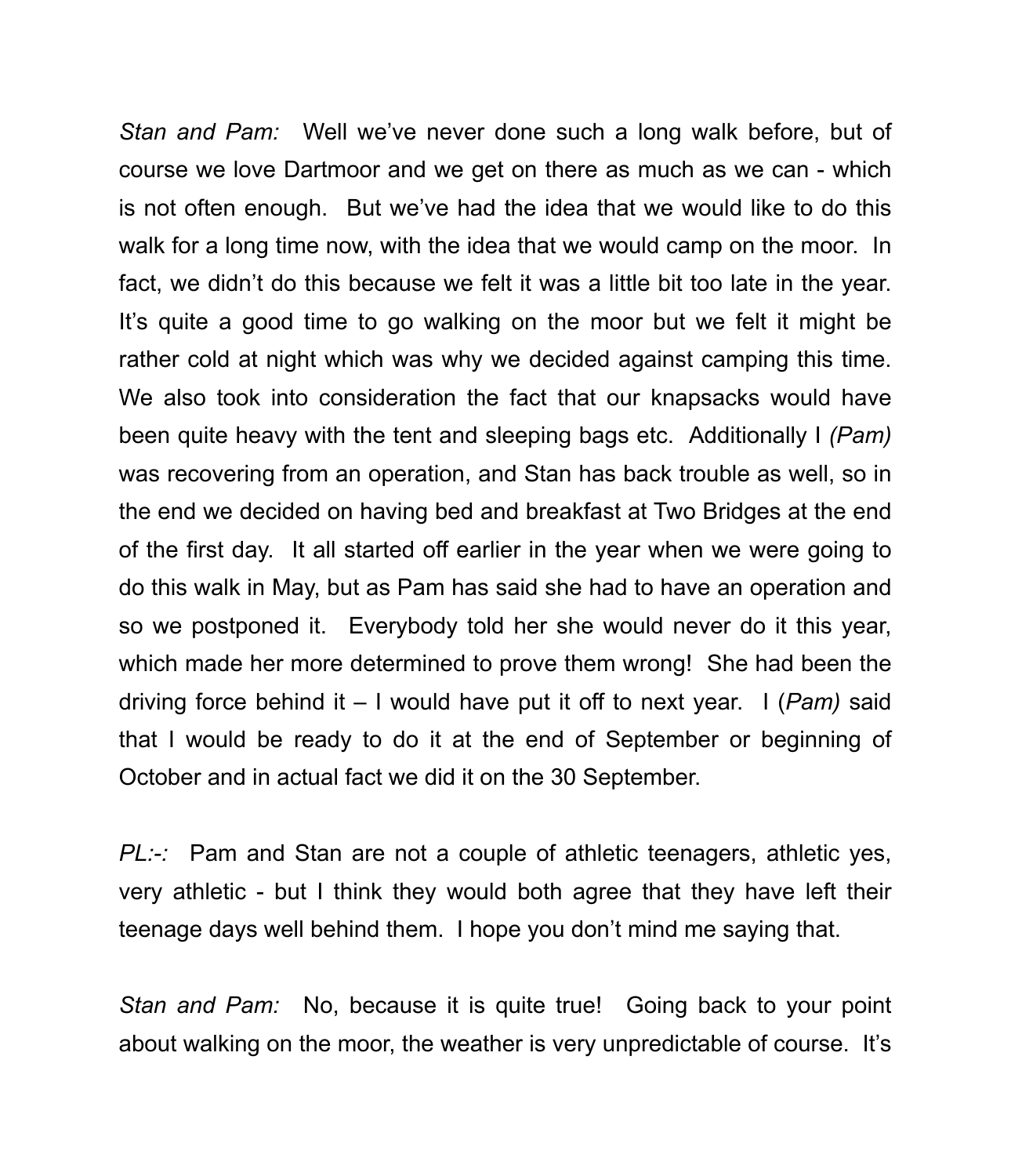not so much the rain for which we are equipped, but the mist and fog for which you have to take every precaution because it would be foolhardy and irresponsible to launch yourself on the moor, especially at this time of the year without proper equipment: compasses, survival bags, first aid kit, emergency rations, whistles, matches, torches etc. You never know if one of you might sprain an ankle and have to go off and get help. Because on the whole walk, which took two days, more or less, we saw seven people and four of those were in one party. Pretty isolated. Another thing to be avoided as well are the Army firing ranges. So, before we decided on an actual date for the walk we did have to check with the Army that they wouldn't be firing in a particular area that we wanted to cover. They were very co-operative in giving out information, and had a detailed map showing the firing ranges.

## *PL:-* Well now then, tell us all about it, how far did you go?

*Stan and Pam:* Well, we walked from Okehampton Camp along the Army military road - we were taken up there by our son-in-law and we set off about 0600hrs on the Thursday morning. It was barely light because we were at Cranmere Pool at 0630hrs. It was beautiful, the sun wasn't quite over the horizon and the grouse were flying up and calling and it was wonderful. There are a lot of red grouse in the Cranmere area on the northern moor. To create a little bit of interest we decided that we would get the four Dartmoor post-box stamps – Cranmere Pool, Fur Tor, Crow Tor and Ducks Pool on the southern moor. We had to make a little detour to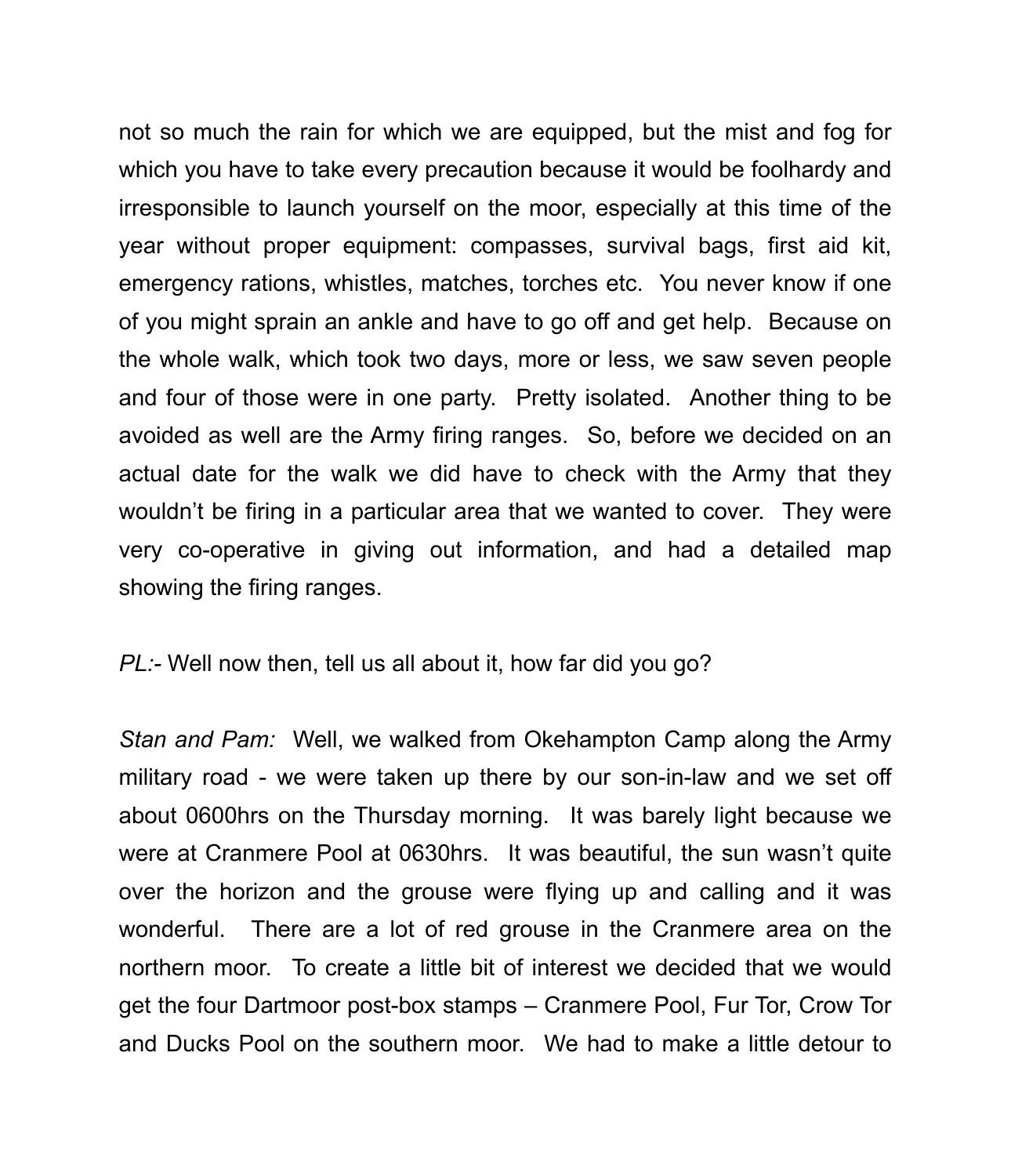get them but we created a little bit of interest and were able to show that we had done the walk. There is a stamp at these remote places and we stamped Cranmere Pool at 0715. And then we had to cross some rather rough terrain to get to Fir Tor. It is quite a difficult walk, part of it through a peat path, which wasn't too bad, and then we had a very steep climb indeed up to Fur Tor and we arrived there at 0930 on a lovely clear morning. Perhaps the listeners might be interested to know a little about the peat passes because a lot of the ground has been cut. Peat dug out indiscriminately which then leaves holes and you really have got to leap from one tussock to another but otherwise it is bog. The peat cutters in the old days could take their peat home via ponies; they cut a path through the peat bogs and these have been maintained over the years by cattle men and hunters. So if you can find one of these peat paths you can pass through comparatively easily. It is really necessary to take compass bearings beforehand otherwise they can be difficult to find. So we left Fur Tor at 1000hrs and we were heading for a path called the north west Barn Cut Hill. We found it but suddenly a mist came down all around us and the stillness was quite eerie, so we rested for about half an hour in the hope that the mist would clear. But it obviously wasn't going to, and fortunately we had taken compass bearings of the whole route before we left home and we had to rely on our compass bearing to Crow Tor where there is another letter box. These letter boxes are just metal boxes which are hidden in a crack in the Tor, and inside the box is a visitor's book, where you sign your name, and a rubber stamp and stamp pad and you stamp your own book. It would be wrong to think that someone would be waiting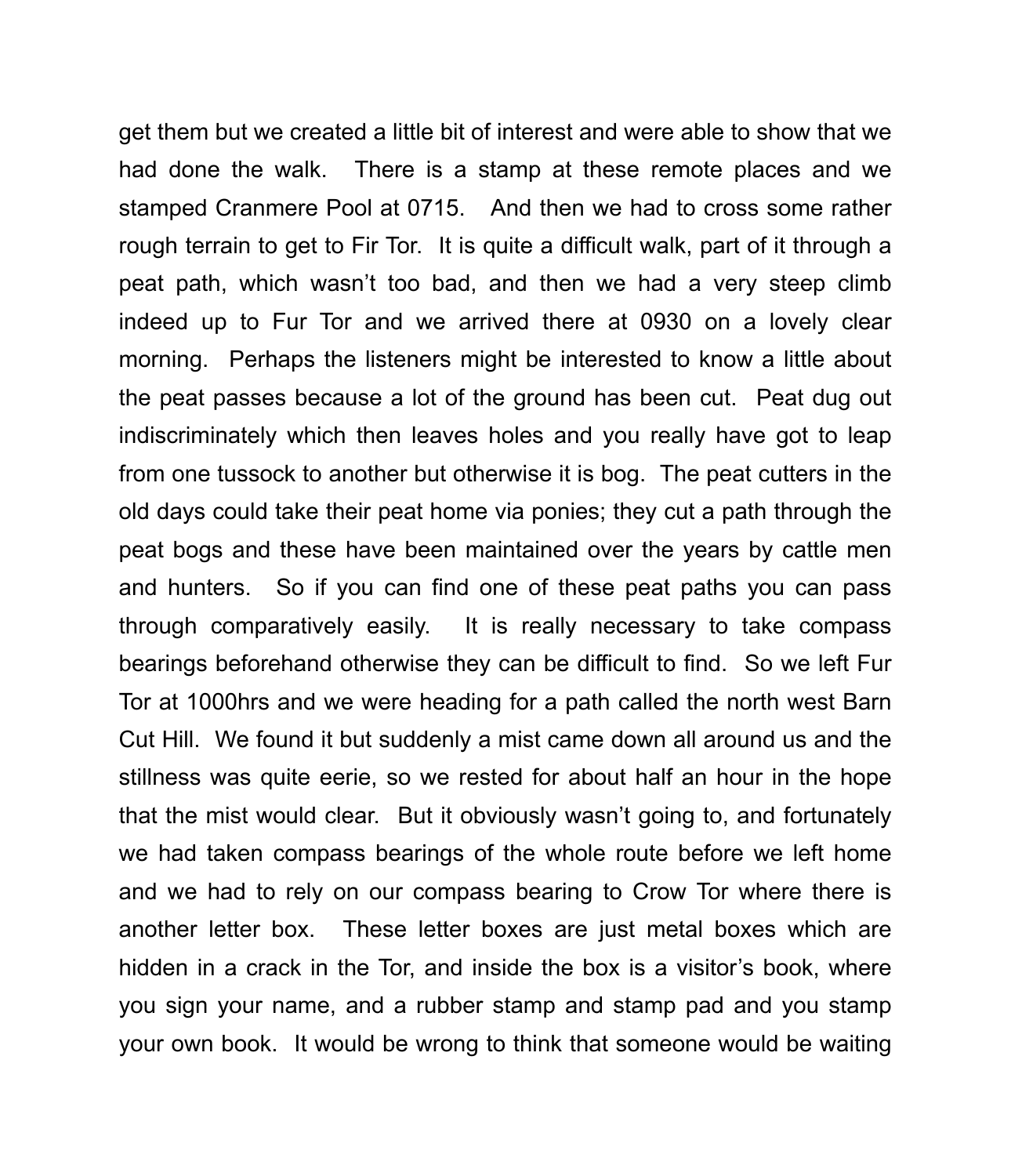there to stamp your book! These spots are isolated and remote. Interestingly enough at Cranmere Pool there was an entry from, (whom I assume would be the son of), Henry Williamson who wrote Tarka the Otter. A short note said 'my father was here in 1926 – see Tarka the Otter'. We arrived at Crow Tor eventually at 1300hrs where we had our sandwiches and a drink of coffee, and then suddenly at 1400hrs the mist cleared again and it was sunny and warm and we had a nap – being in good time! When the mist lifted we were exactly where we expected to be! The problem with compass bearings is that we know they work, but you have to be very careful that you don't make a mistake and of course, you never seem to be walking as quickly as you would expect to be walking, and you suddenly get this feeling that you ought to be there, and you're not. And you wonder if you have made a mistake and begin to worry! But we did arrive at the right place, and we saw places we had never been before, but in retrospect we realised that we were in the right place, but never having been there before there was nothing that we could recognise! The visibility, once the mist cleared, was only maybe 20 or 30 yards so you couldn't make out any far points to head along to. At times it was quite frightening but the important thing is to have faith in your compass bearing! Pam usually fell into step behind Stan except when you fell in the mire! So, we are now at Crow Tor which is above Two Bridges with the West Dart just below us to our west. After our rest we walked down to the West Dart along Wistmans Wood, and had a very pleasant walk to Two Bridges where we spent the night. It can be quite a worry and strain walking on compass bearings, and it was a relief to reach our destination.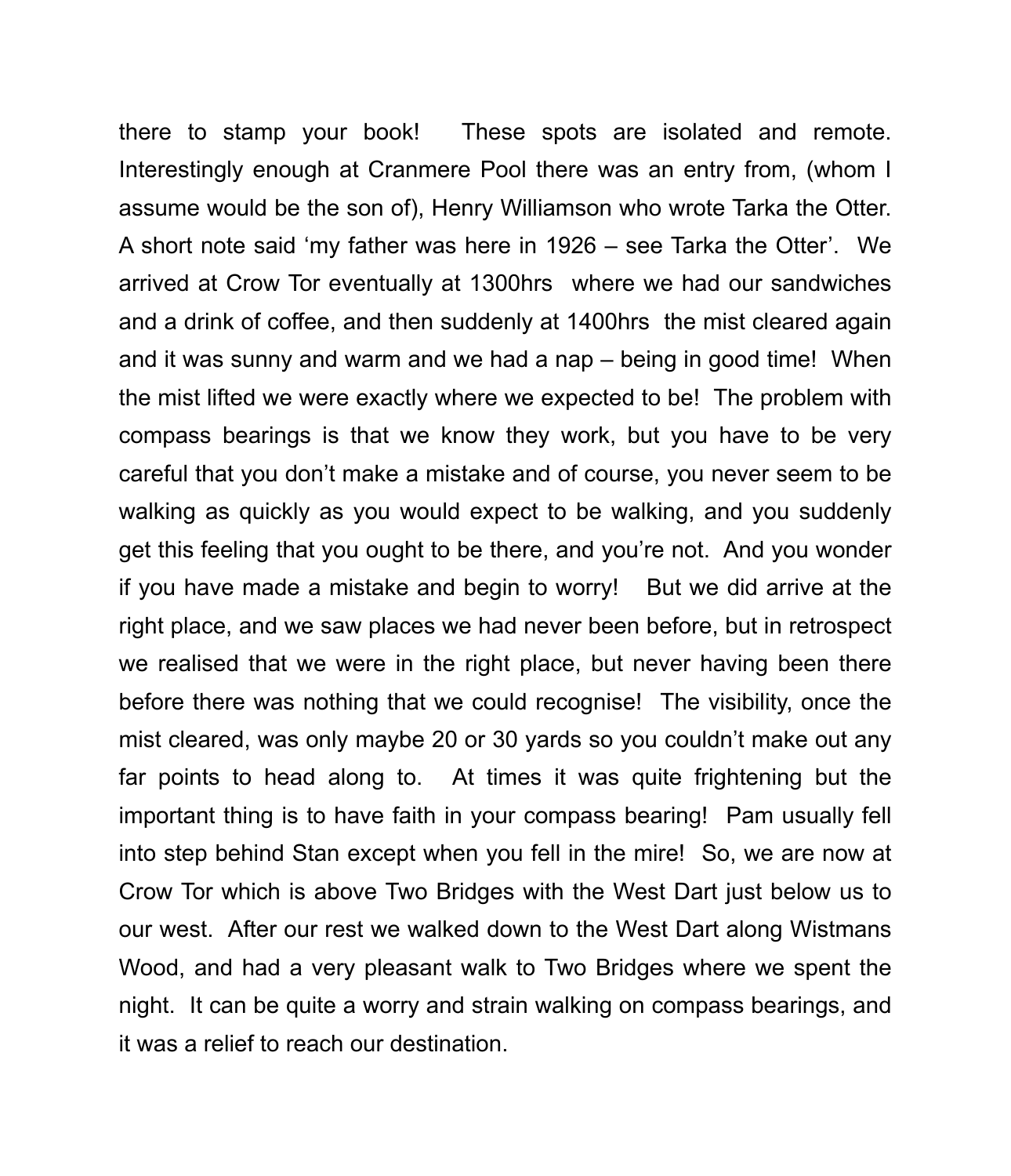That was the end of day one. Well we photographed Highland cattle and we saw a white bull which we were rather surprised at because we didn't think that bulls were allowed to roam on the moor, but this was actually in a field. We bathed our feet in the West Dart river. The feet had stood up well to the walking. The water level was low in the river and just below Crow Tor there is a water off-take – the Devonport Leat – so they were taking water off the river to fill the Devonport Leat. All part and parcel of the drought. Anyway, having got to Two Bridges we spent the night in a guest house and had a nice meal in the hotel in the evening. And of course, at the guest house we had a lovely hot bath! It was greatly appreciated! After our meal we were in bed by 2030hrs having had a long day – we left Ringmore at 0430hrs to get up to Okehampton for 0600hrs.

## **Day Two**

*PL:- Well today we are going to hear from Stan and Pam on their memories of the walk from Two Bridges across to Ivybridge. I believe it was a bit hairy wasn't it?* 

Well we had an enormous breakfast and the landlady said 'if you're walking to Ivybridge you'll need a good breakfast' and my word, wasn't it a good breakfast! But we were very glad we had all that food because the walk was quite strenuous. It was more strenuous than the first day with more mental strain on the second day because the mist was with us the whole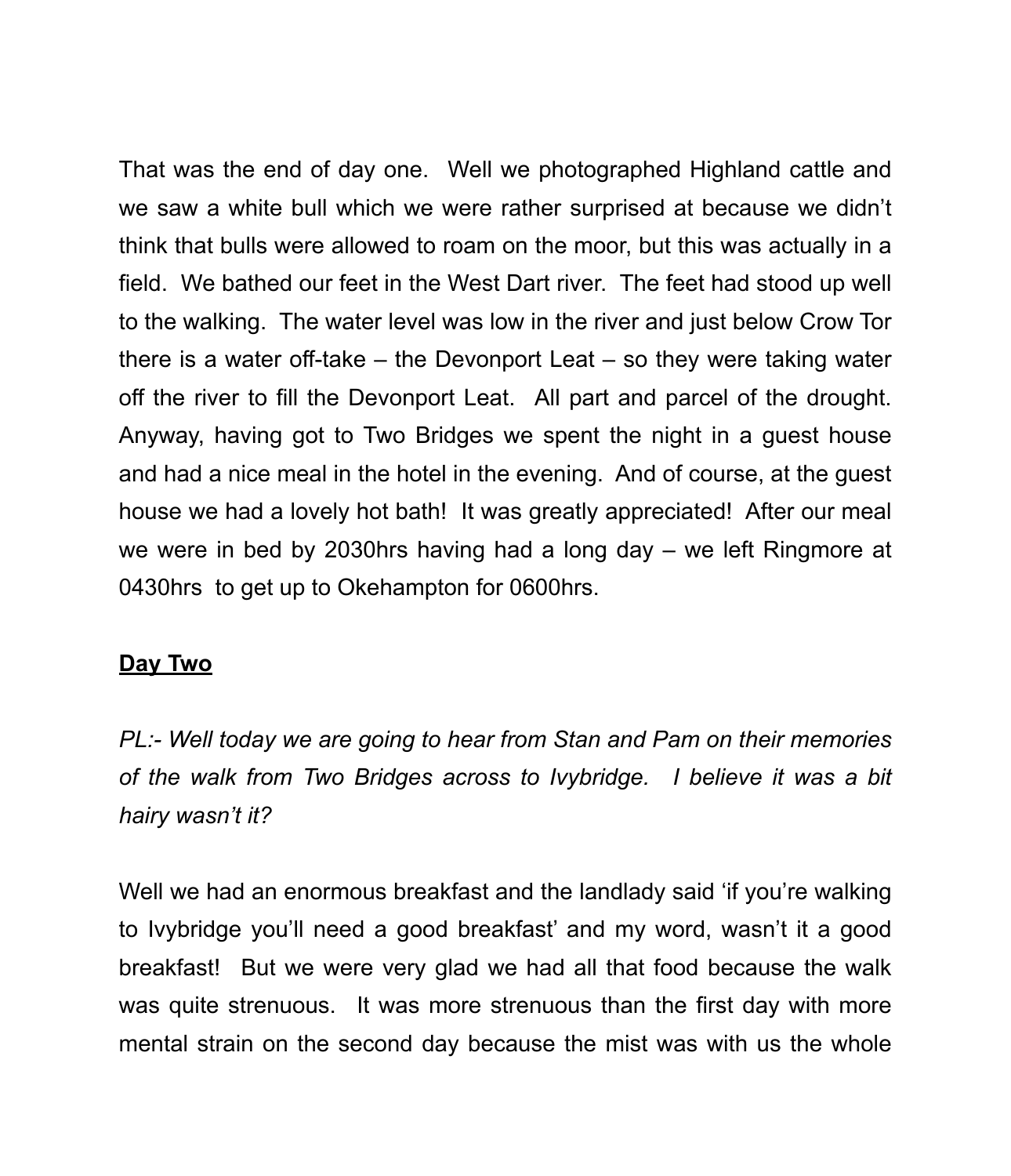way. The visibility was only about 30 yards all the way, but as we got into Ivybridge the mist lifted gradually - but it was still misty. So it was a compass walk all the way. If we'd have started off on that day we wouldn't have gone, but we had to get home and we were confident that we could it, so we made a start. We were going to go across country to Whiteworks, which is on the moor near Princetown, but as we'd never done that before we walked, instead, along the road from Two Bridges to Princetown and then down the road to Whiteworks. That was the first stage. And then we walked along the leat from Whiteworks to Nunscross Farm, and from there we made our way heading to Ducks Pool for the next letterbox. We took a compass bearing and went directly there and arrived right in the middle of Ducks Pool. It isn't actually a pool nowadays, although it probably was at one time, but it is likely that the tinners actually drained it. Ducks Pool is a name that everyone seems to know and it is the site of the Crossing's Memorial, which is a granite stone dedicated to a Mr William Crossing who wrote the 'bible of Dartmoor'. Anyone who wants to know anything about Dartmoor needs to refer to his book called 'William Crossing's Guide to Dartmoor'. The next part of the moor we had never walked before so it was disappointing in fact that it was misty. It was a bit hairy navigating by compass in unknown country, because although we trusted our compass bearing you still have to avoid bogs and mires and it isn't straightforward walking by any means. When you can see, you can fix your eye on something in the distance, maybe half a mile away, and then you may have to go round a mire, but you can see to come back to get on track to reach your particular rock or tree. But of course in the mist there is nothing to fix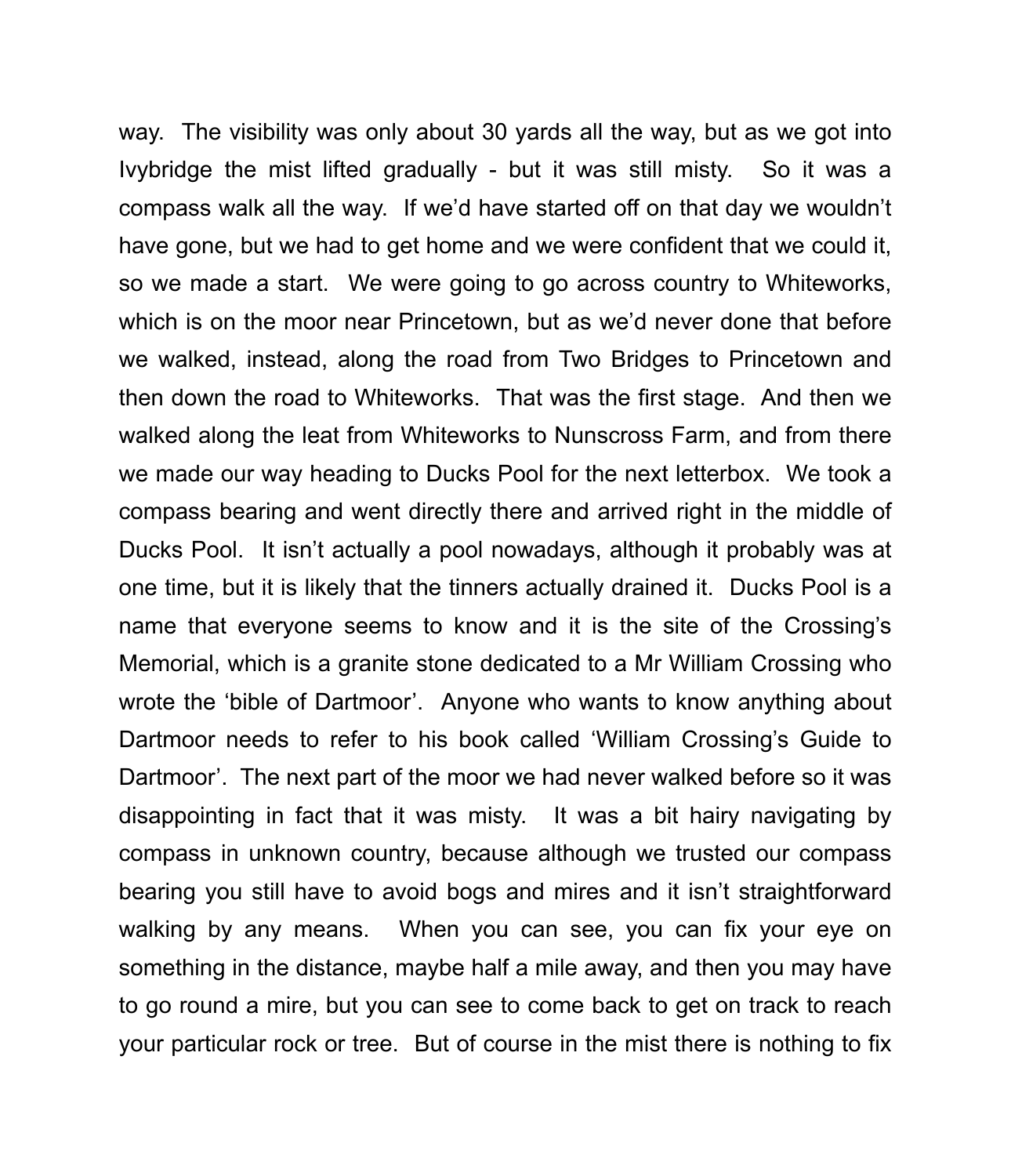your eye on because you can't see far enough ahead when it's misty, and the danger is that you will wander off one way or the other. It is a bit worrying and very easy to loose your way. The other problem is you see a sheep or pony track, which is much easier walking, and you are fed up with picking your feet up over the tussocks and it is much easier to wander off on a sheep track thinking it's easier, but you would be wandering off your course. You must keep to your compass bearing. We had planned escape routes as we knew that the river Erme was flowing down to our right so if we had actually got lost we would have made our way down to the Erme and then of course we could have got back without getting lost. But, without a compass you don't know whether you're walking north, south, east or west. You haven't got a clue! Without a compass you could easily go round in circles. And from the map we had worked it out that we would cross the longest stone row on Dartmoor, which is about 2 miles long. But we didn't see it, and we think we must have walked right through it! The stones would be either side but we couldn't see them in the mist. The origin of these stones are almost anyone's guess, some people say they are connected with laylines, some people say that they are connected with an ancient religion; there tends to be cairns or barrows or burial grounds or graves perhaps at one end of them, but we know so little about them it's probably a fascinating aspect of the moor that you can go on and have your own thoughts about them and you could be just as right as anybody else. Nobody knows for sure, and some people think that the cairns were put there after the rows and some people would say that this was where a very important person was buried, and put a row of stones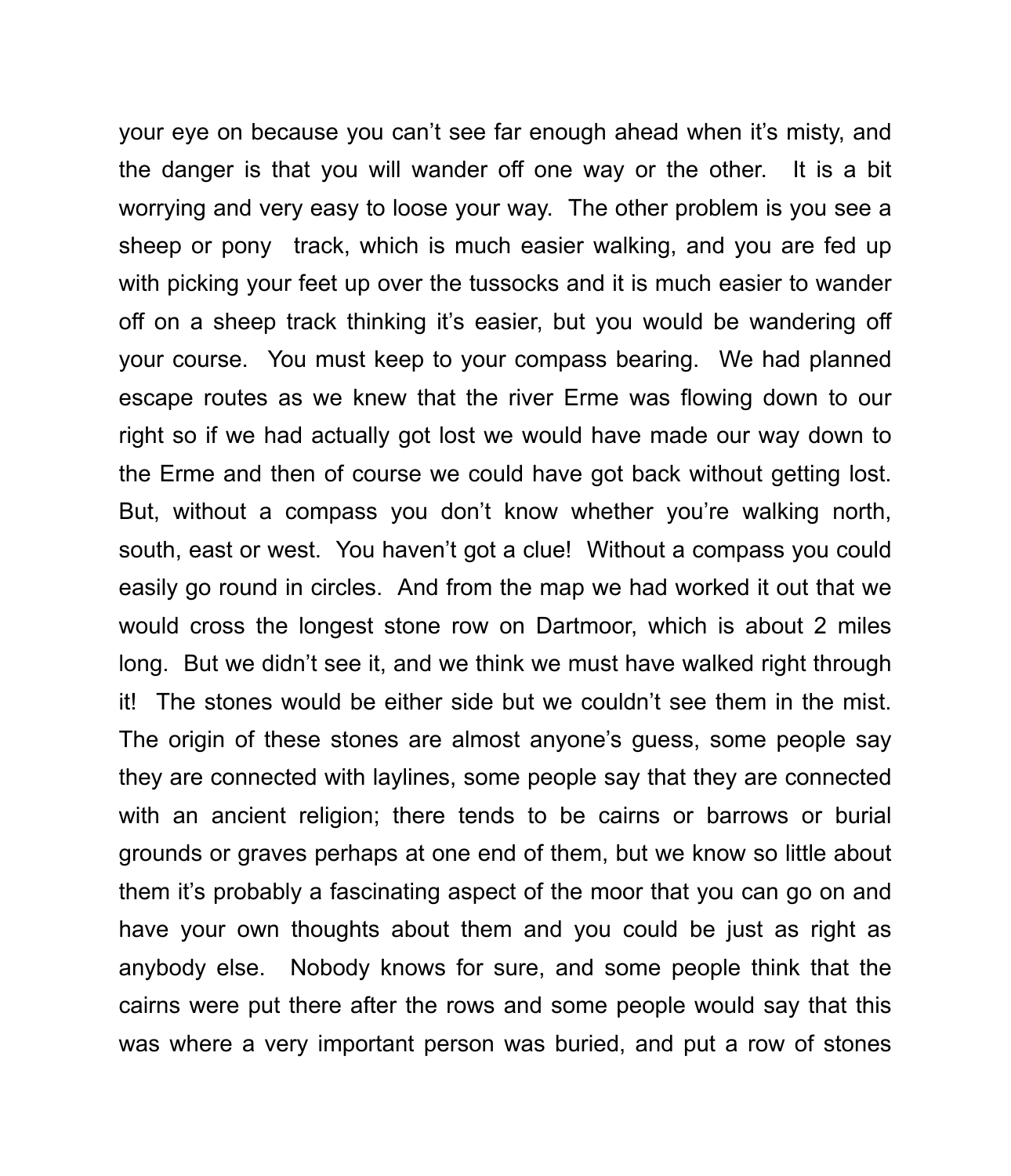leading up to his grave, but we just don't know. But they are pre-bronze or bronze age. We were very disappointed at having missed the 'row' and we planned to return there to see this stone row at a later date. But they are quite fascinating and the southern moor especially, is very rich in bronze age relics. It was quite heavily populated about 3 thousand years ago or earlier. And there are still quite distinct hut circles. But coming back to the present day we then headed for Red Lake Mire. It was very 'mirey' around that area and we were trying to make our way across one of the mires with Stan, being in the lead, and Pam trying to tread exactly where he had stepped but I, (Pam), misjudged and completely lost my right leg in one of the mires! You can really go into these mires and there was a poor dead pony just a short distance away who had also got trapped in the mire. It can be very dangerous. Stan had to heave Pam out, and we are here to tell the tale! You don't take any notice of getting wet on the moor. We didn't get too wet walking in the mist because, surprisingly enough, it wasn't like walking through a light drizzle fortunately! We did actually get a bit wet, near where Pam fell in, but we were on course, and we had to make a longer detour heading for the 'tramway' which comes from the spoil heap at Red Lake down to Bittaford and Ivybridge. This was china clay, and a tramway was built to take the workers and materials to the site. The clay was brought down in a conduit in pipes mixed with water. There were rails for the tramway although you can't see them today. The Red Lake spoilt it, it being quite a landmark on southern Dartmoor and our walk would have been much easier had we been able to observe that, but we didn't see it at all. We must have been within a quarter of a mile of it, but we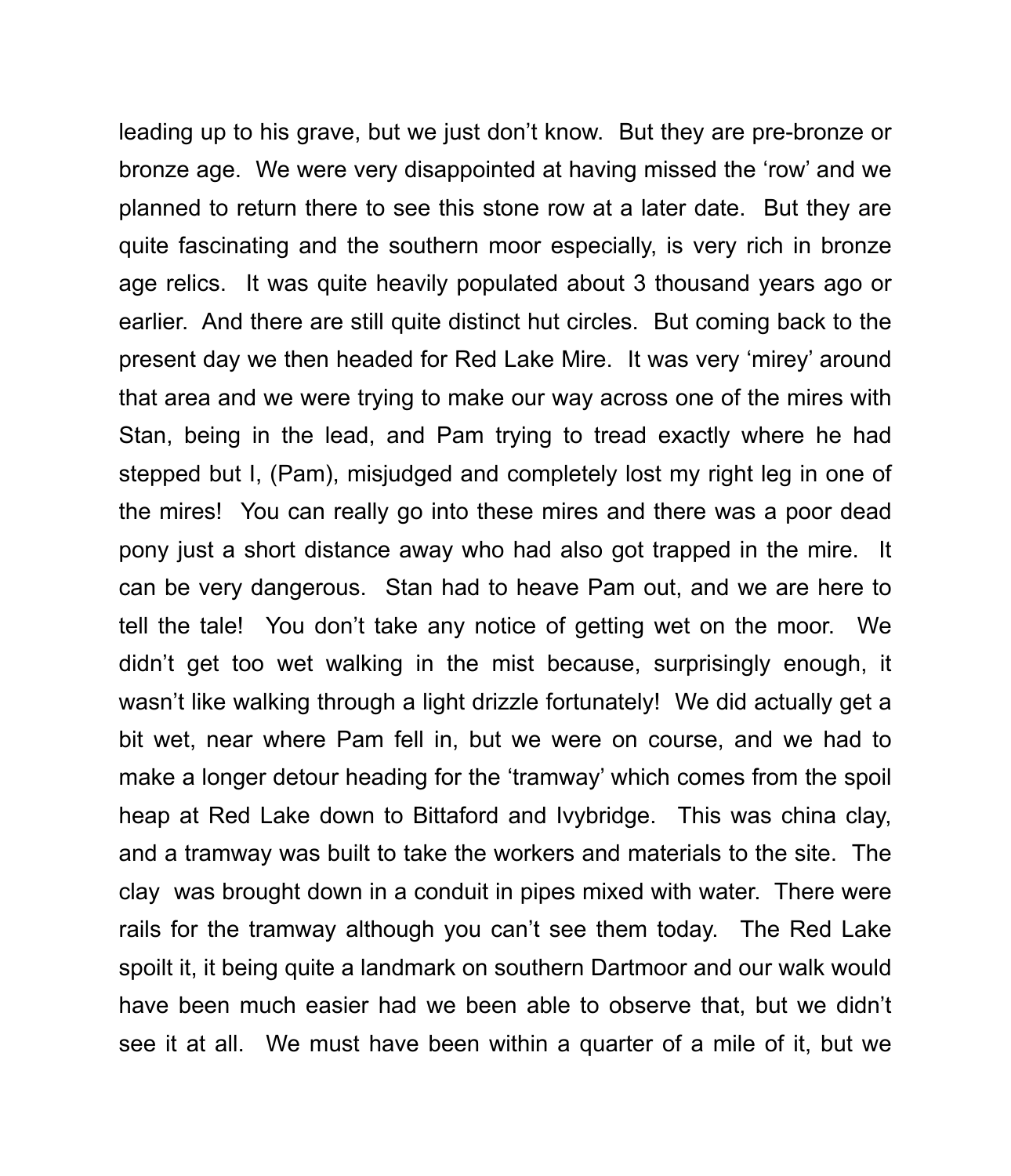didn't see it! Interestingly enough, a minute or two before we actually stepped on the tramway I was beginning to worry, because we ought to have been there. But of course detours round mires and bogs delayed us. But once on the tramway we observed a figure about 10 or 20 yards away, and we didn't know at the time, but he'd stepped on the tramway from the opposite direction, he'd come up on another tramway from Shipley Bridge, near Avon Dam. We came towards each other and he said 'I'm glad I'm not the only mad person'! He was hoping to do a round trip but decided to go back the same way because of the lack of visibility!

So that was really the exciting bit over, the relief when we found the tramway was immense, because although we knew there was another 7¾ miles at least we were safe. And it was just a plod down the tramway, which would have been beautiful scenery if only we could have seen something! There is a beautiful view on the right of the River Erme in the valley and the best we could do was to get odd glimpses of it occasionally. The tramway took us to the end of our journey, just seeing the one man! We finished up at the Western Engineering Works near Bittaford, then we walked into Ivybridge and picked the car up in the town and drove home. I think that Pam was fitter than Stan at the end of the second day, we both found that our feet were beginning to ache. We had done between 18 and 19 miles on that day, which was in fairly rough country. But we are by no means the only ones to have walked across the moor, many people do it! It takes a bit of planning and effort but it was wonderful. You always have to have the greatest respect for Dartmoor and use and take compass bearings. I don't think we saw any ponies on the second day, we did see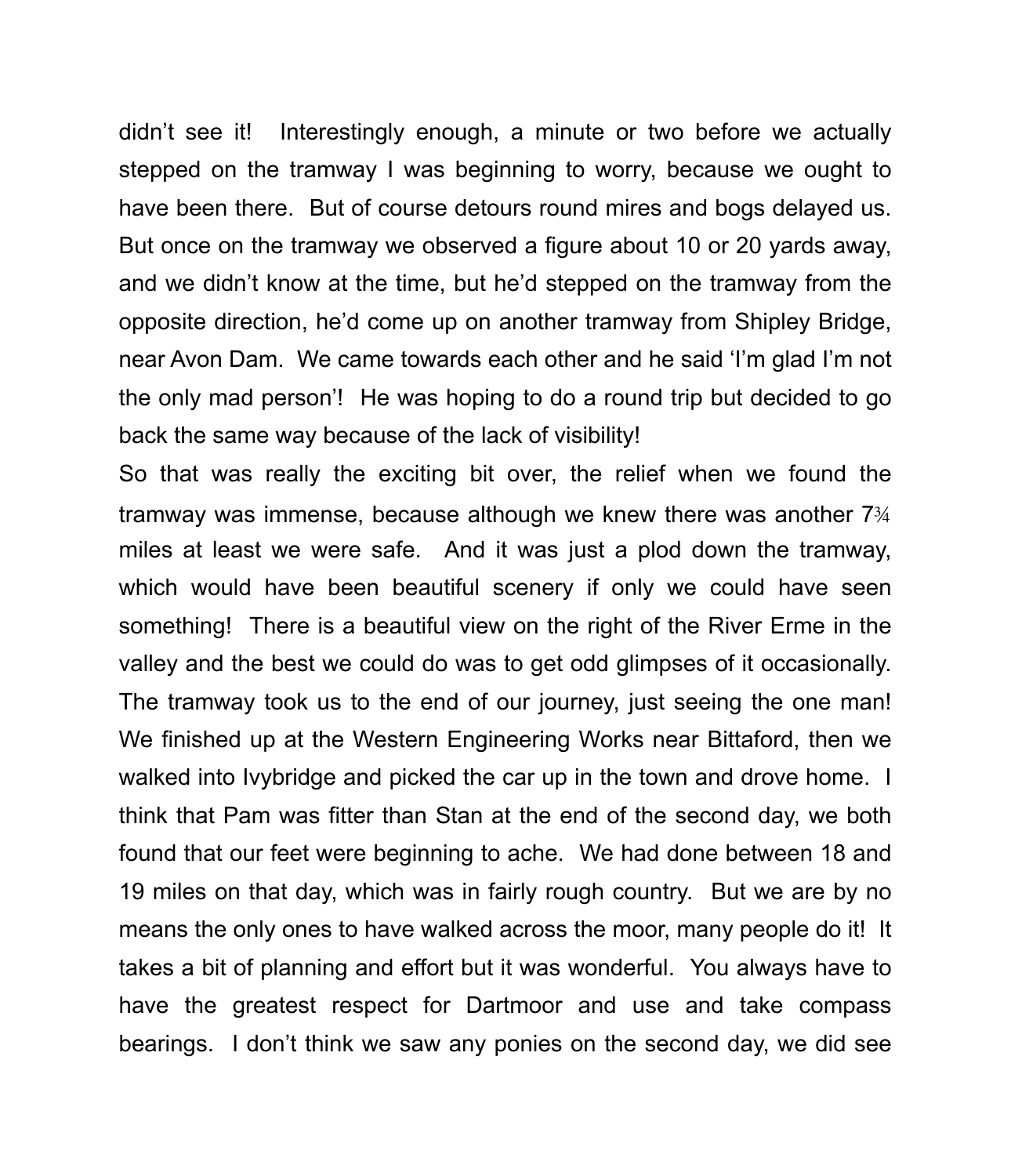ponies on the first day, and of course lots of sheep. Cows loomed up enormously in the mist; the only birds we saw were meadow pipits. We saw nothing on the river. Although in previous walks we have seen a mink family.

To sum up: We started off at Okehampton Camp, then the first stop was Cranmere Pool, West Oatment river, Nicett, and Great Nicett, and then down the valley and on to Fir Tor which is about 2000 feet. Across the north-west passage and then we should have seen the West Dart Head, we passed the top of where the West Dart rises, but of course we knew it was there, but we didn't see anything. Then we went on to Flat Tor, Rough Tor where there is a lot of Army huts, in fact we thought we were at Crow Tor, but in fact we were at Rough Tor. So it just shows you how wrong you can be, we were on the right lines but not in the right place. We took a bearing to Rough Tor and walked down to Crow Tor. Then down the West Dart Valley to Two Bridges.

On the second day we went from Two Bridges to Princetown, Whiteworks which is near Fox Tor mire, Nunscross Farm which is still standing in a reasonable condition, across to Ducks Pool and then on to Green Hill above the Erme to Red Lake, and then down the tramway to Bittaford and on to Ivbridge.

We did this to help re-wire the church and we made £250. We were very pleased with people's generosity.